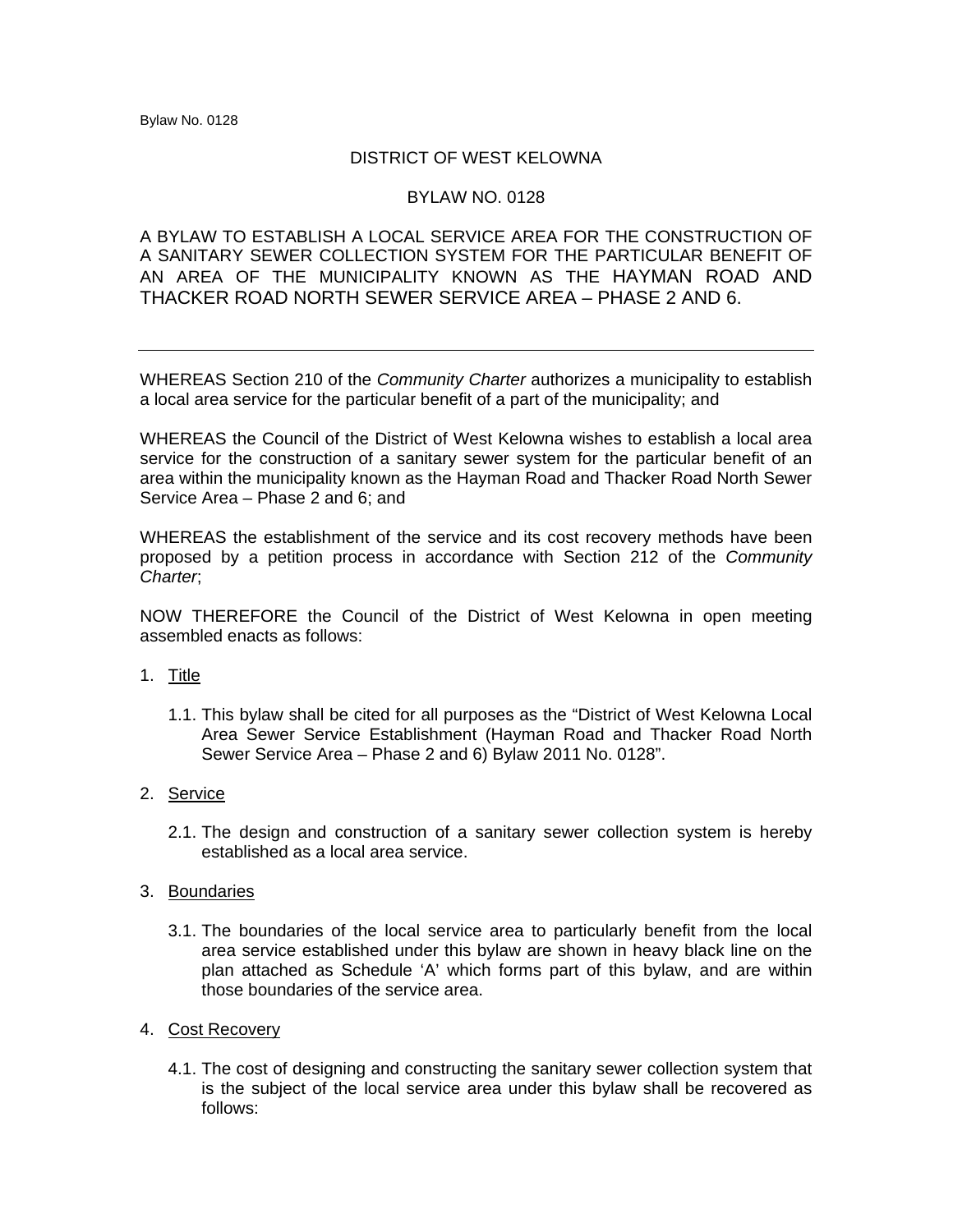- 4.1.1. By way of a parcel tax under Division 4 of Part 7 of the *Community Charter* imposed only within the local service area on the basis of one or more of the following:
	- (a) A single amount for each parcel;
	- (b) The taxable area of the parcel;
	- (c) The taxable frontage of the parcel.

 $\overline{\phantom{a}}$  , which is a set of the contract of the contract of the contract of the contract of the contract of the contract of the contract of the contract of the contract of the contract of the contract of the contract

 $\overline{\phantom{a}}$  , which is a set of the contract of the contract of the contract of the contract of the contract of the contract of the contract of the contract of the contract of the contract of the contract of the contract

PASSED FIRST READING, JUNE 14, 2011 PASSED SECOND READING, JUNE 14, 2011 PASSED THIRD READING, JUNE 14, 2011 ADOPTED, JULY 12, 2011

'DOUG FINDLATER'

MAYOR

'TRACEY BATTEN'

CITY CLERK